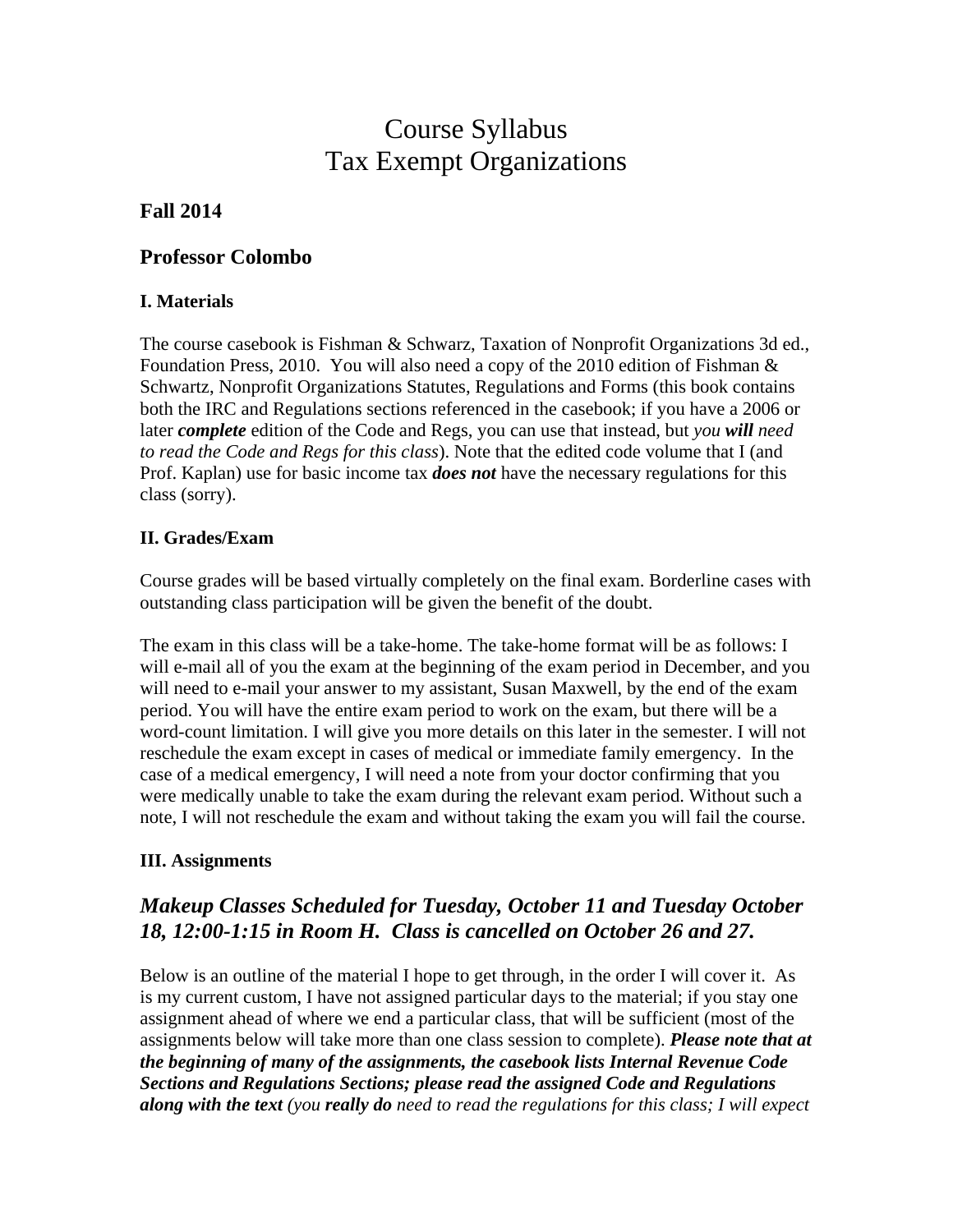*you to be familiar with the regulations assigned when we work through the class material).* You should also do any problems in the text *unless this syllabus specifically omits them*. I will link answers to the problems to this syllabus after we cover them in class.

| Topic                                                                             | <b>Assignment</b>                                                                                                                                                                                                                                                                                                                                                                                                                                    |
|-----------------------------------------------------------------------------------|------------------------------------------------------------------------------------------------------------------------------------------------------------------------------------------------------------------------------------------------------------------------------------------------------------------------------------------------------------------------------------------------------------------------------------------------------|
| I. Introduction and Overview                                                      | $2-40$ ; 49-54 (omit introductory problem).                                                                                                                                                                                                                                                                                                                                                                                                          |
|                                                                                   |                                                                                                                                                                                                                                                                                                                                                                                                                                                      |
| II. Tax Exemption for Public<br>Charities                                         |                                                                                                                                                                                                                                                                                                                                                                                                                                                      |
| A. Rationales                                                                     | 56-76.                                                                                                                                                                                                                                                                                                                                                                                                                                               |
| B. Basic Requirements; Educational<br>Organizations                               | 77-85; 160-177 (from now on, remember to also<br>read the Code and Regs. sections referenced in the<br>reading assignment in the text). In addition to the<br>text materials, you should visit the following web<br>sites and be prepared to discuss whether the<br>organizations qualify as educational organizations:<br>http://www.museumofsex.com/<br>http://www.abortionno.org/                                                                 |
| C. Religious Organizations                                                        | 177-192 (omit problems). In addition to the text<br>materials, you should visit the following web sites<br>and be prepared to discuss whether the<br>organizations sponsoring the sites qualify as<br>religious organizations and/or "churches":<br>http://uscobm.com/<br>http://www.subgenius.com/<br>http://www.aryannations88.com/index2.html (click<br>on "About Us" and download the InfoPack)<br>http://www.darkside-goddess.org/manifest.html |
| D. Hospitals/Health Care<br>Organizations                                         | $85-106$ and pages 625-629 of "The Role of Tax<br>Exemption in a Competitive Health Care Market,"<br>31 Journal of Health Politics, Policy and Law (June<br>2006) (handout).                                                                                                                                                                                                                                                                         |
| E. Public Interest Law Firms and<br><b>Community Development</b><br>Organizations | 106-119.                                                                                                                                                                                                                                                                                                                                                                                                                                             |
|                                                                                   |                                                                                                                                                                                                                                                                                                                                                                                                                                                      |
| III. Limitations on Exempt Status                                                 |                                                                                                                                                                                                                                                                                                                                                                                                                                                      |
| A. Public Policy Limitation                                                       | 131-160.                                                                                                                                                                                                                                                                                                                                                                                                                                             |
| B. Private Inurement, Private                                                     | 207-240, and pages 1067-1088 of "In Search of                                                                                                                                                                                                                                                                                                                                                                                                        |